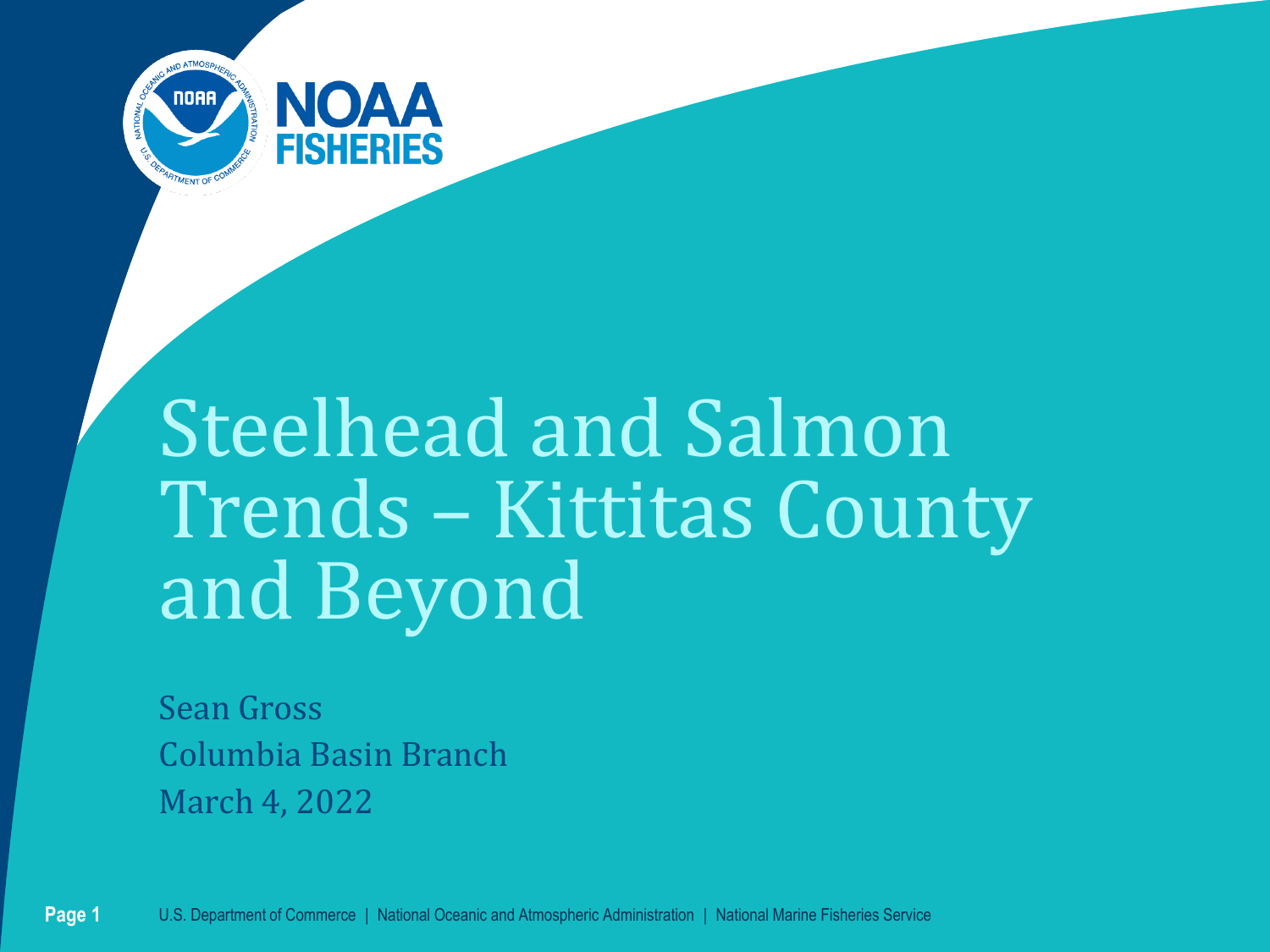### Our Mission

- Productive and sustainable fisheries
- Safe seafood
- Recovery and conservation of protected resources
- Healthy Ecosystems

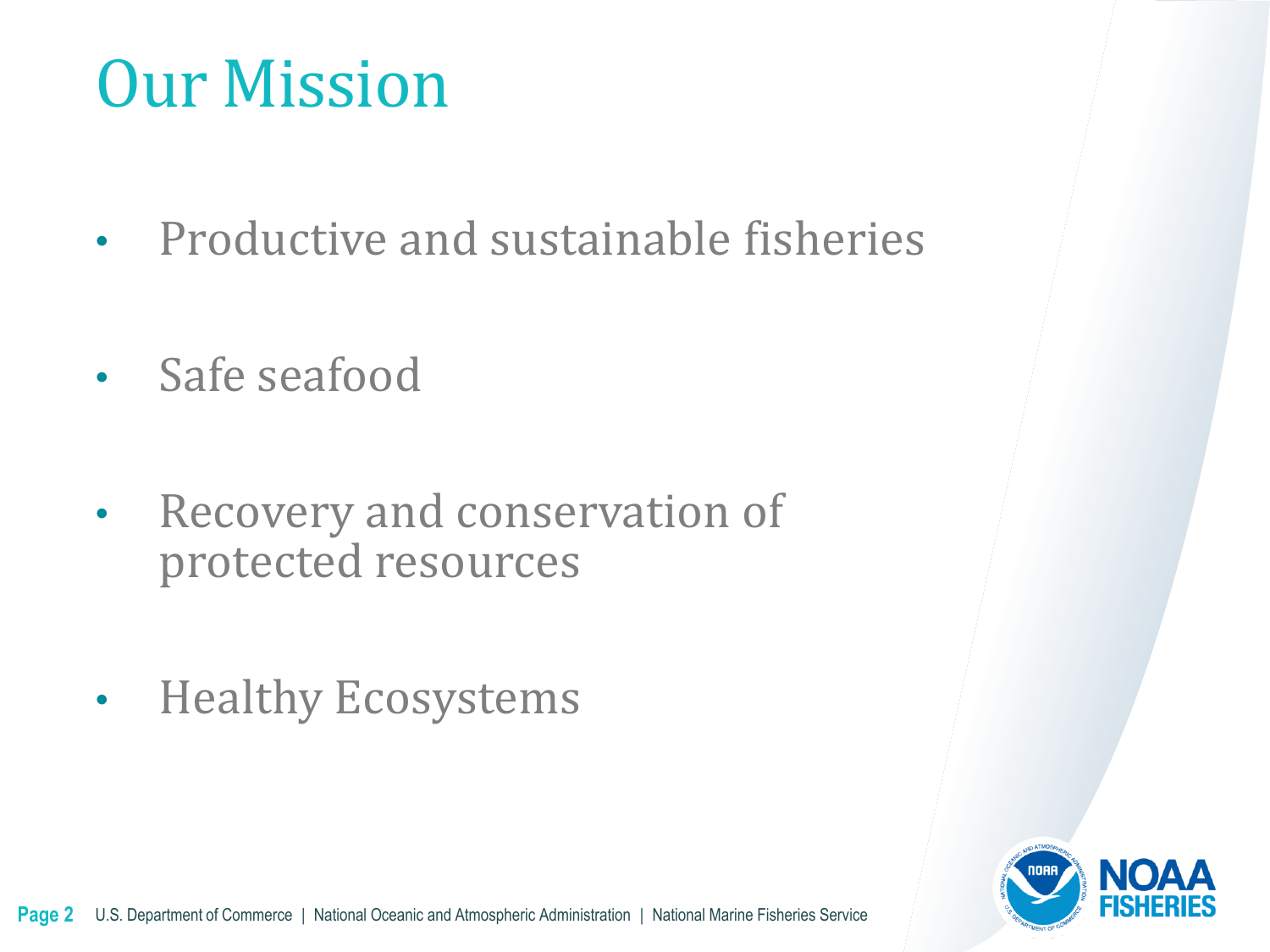## Columbia Basin Branch

- Focused on salmon and steelhead habitat in Central and Eastern OR and WA
- Yakima Basin work includes:
	- -Water Management
	- -Habitat
	- -Technical Assistance
	- -Regulatory

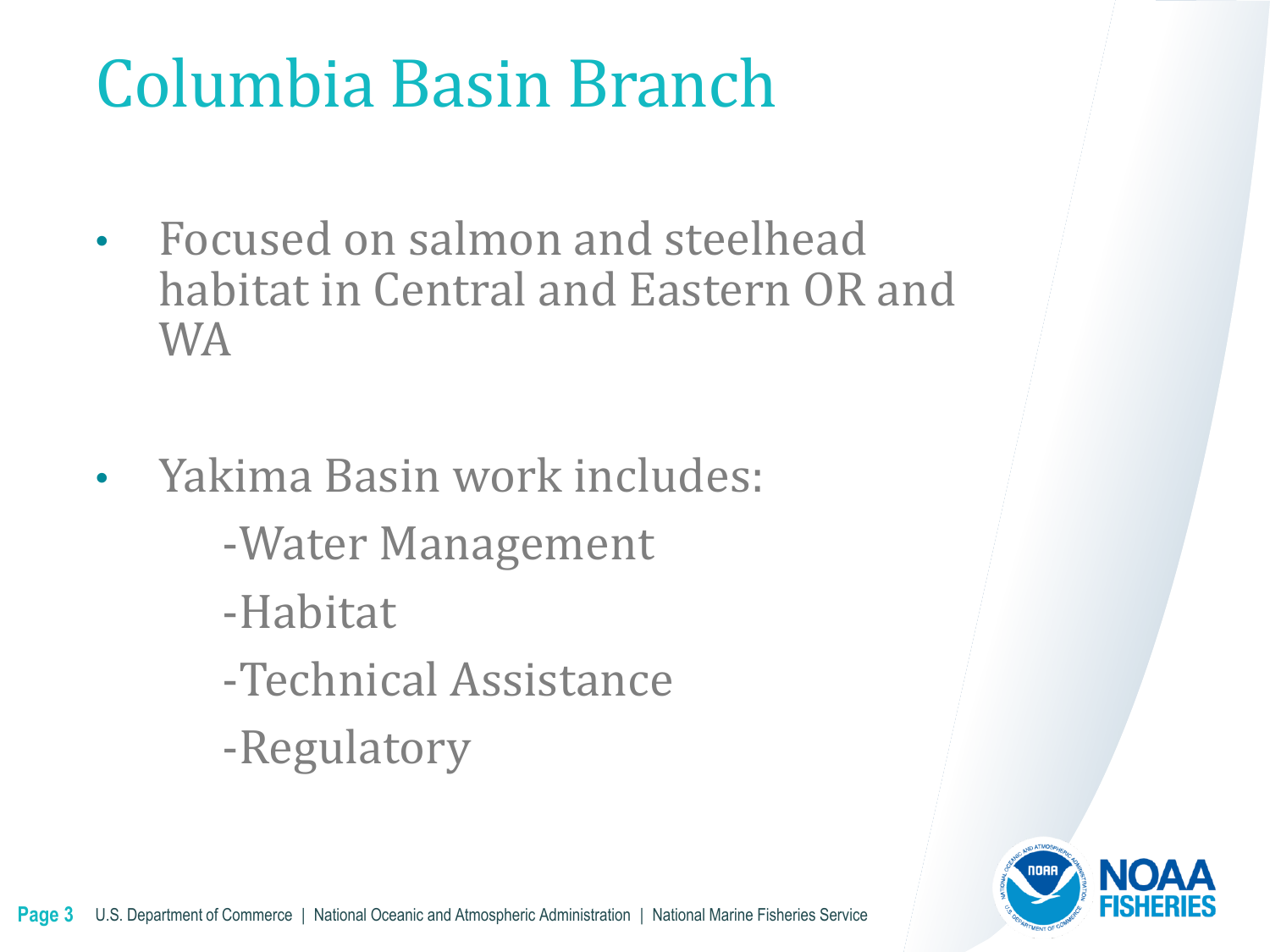# Natural Variability

- Ups and downs due to variability in temperature, flows, ocean conditions, etc.
- Temperature is a key variable at many scales from creek to river to ocean
- Look at long term trends

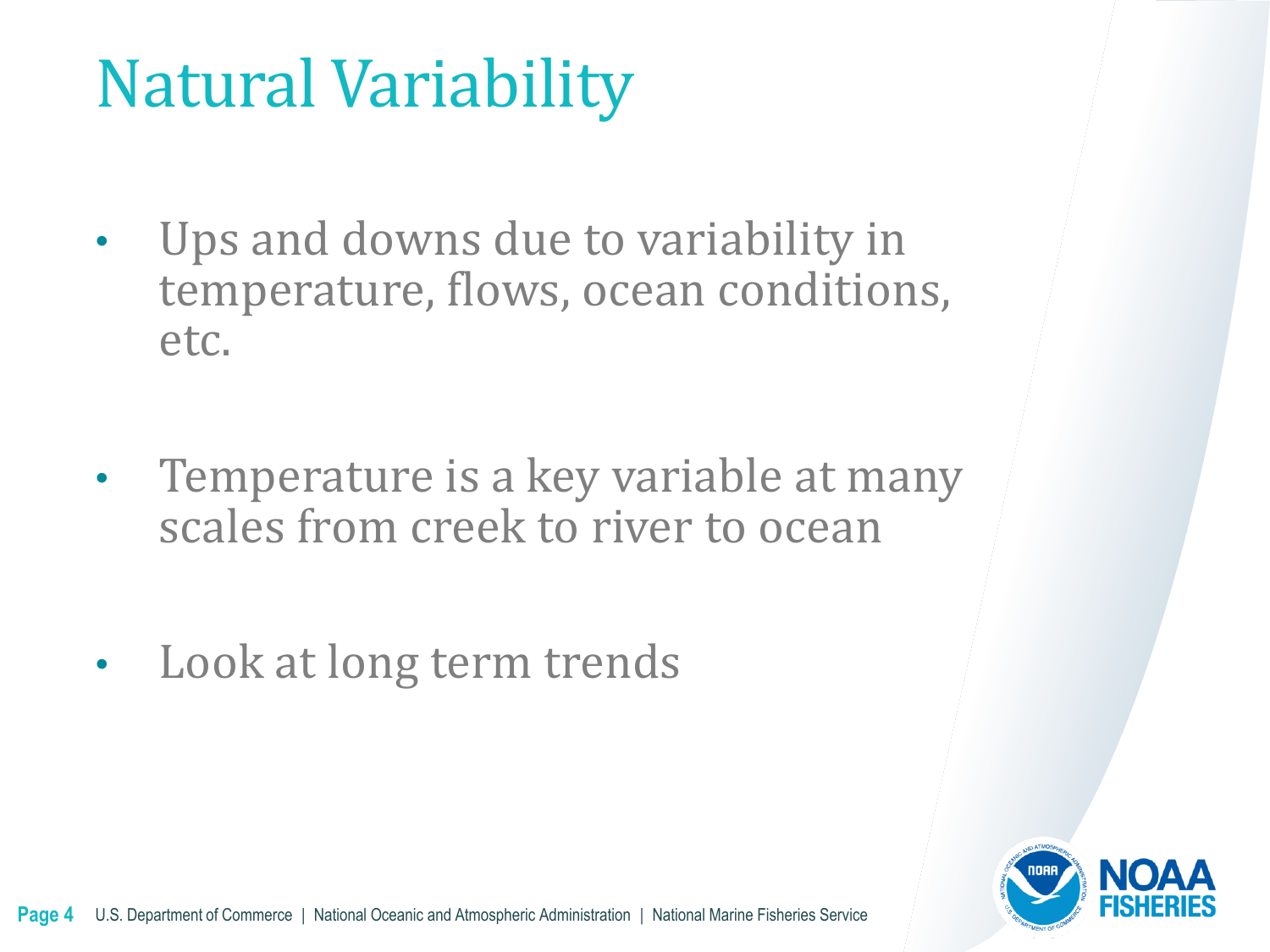### Salmon Ups and Downs

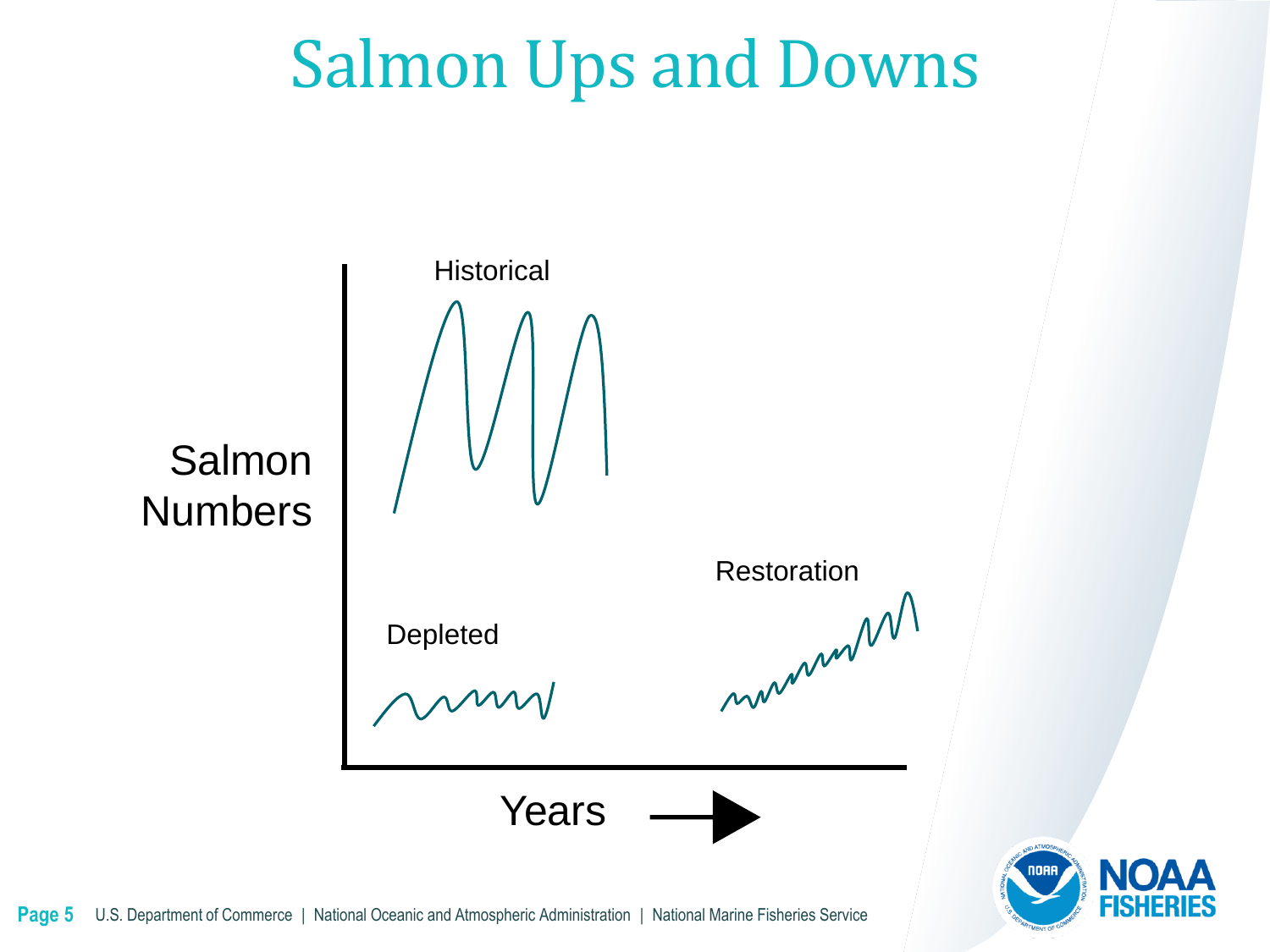### Ocean Conditions



**NOA NORA FISHER** 

**Page 6** U.S. Department of Commerce | National Oceanic and Atmospheric Administration | National Marine Fisheries Service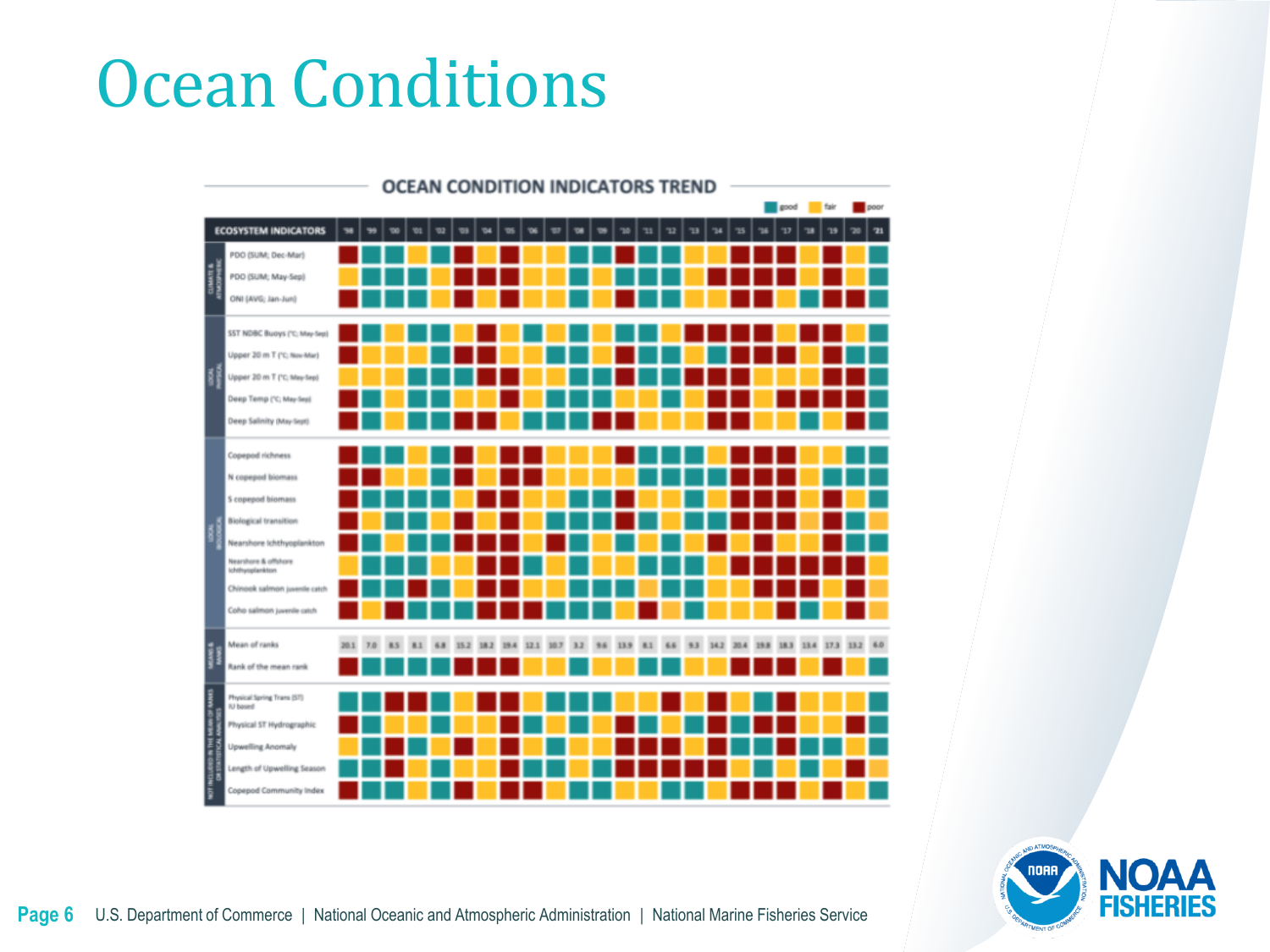#### Steelhead (Middle Columbia River DPS) NWFSC Viability Assessment

#### **Yakima R. Up. Mainstem Su**



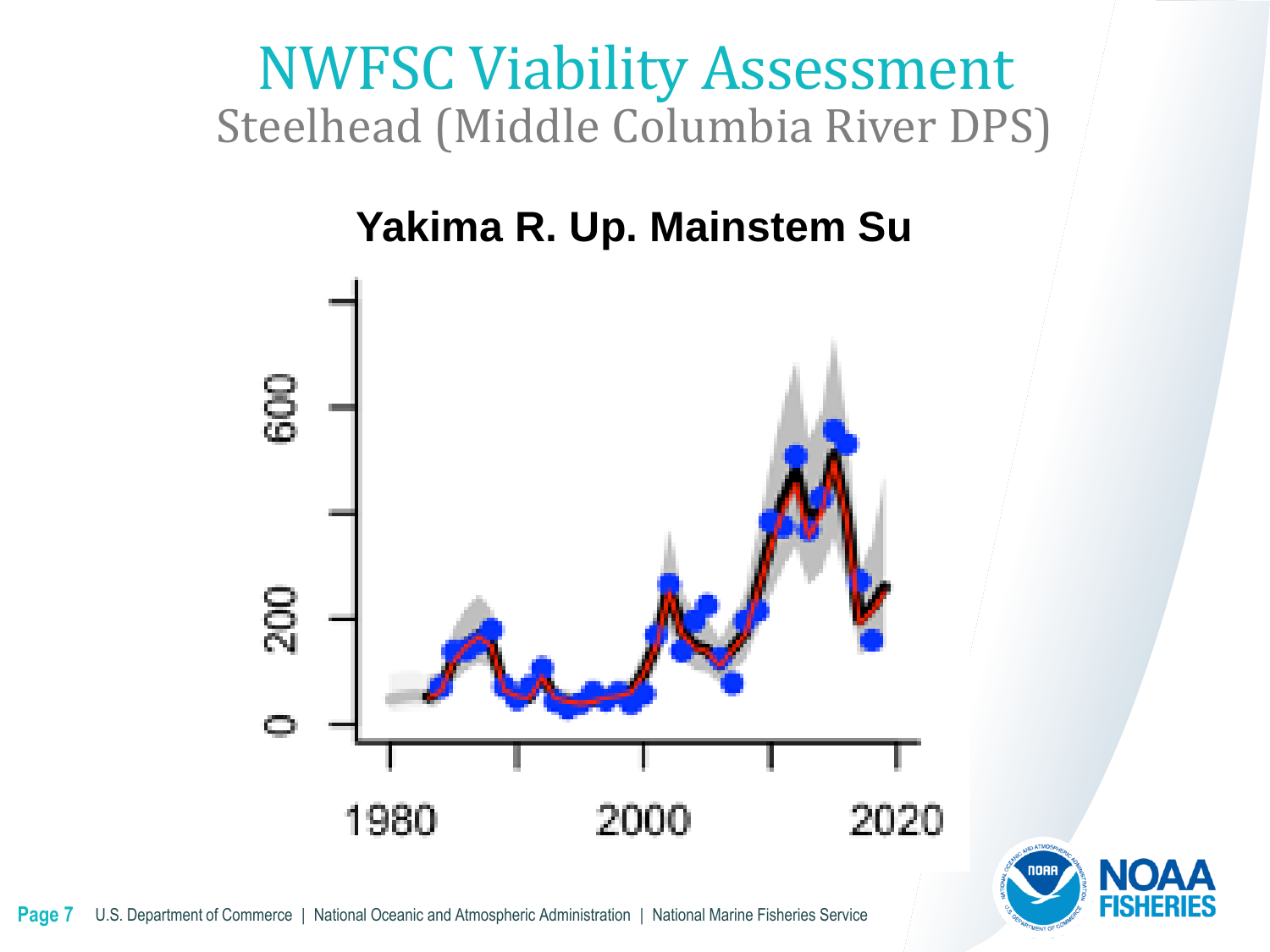#### Steelhead (Middle Columbia River DPS) NWFSC Viability Assessment



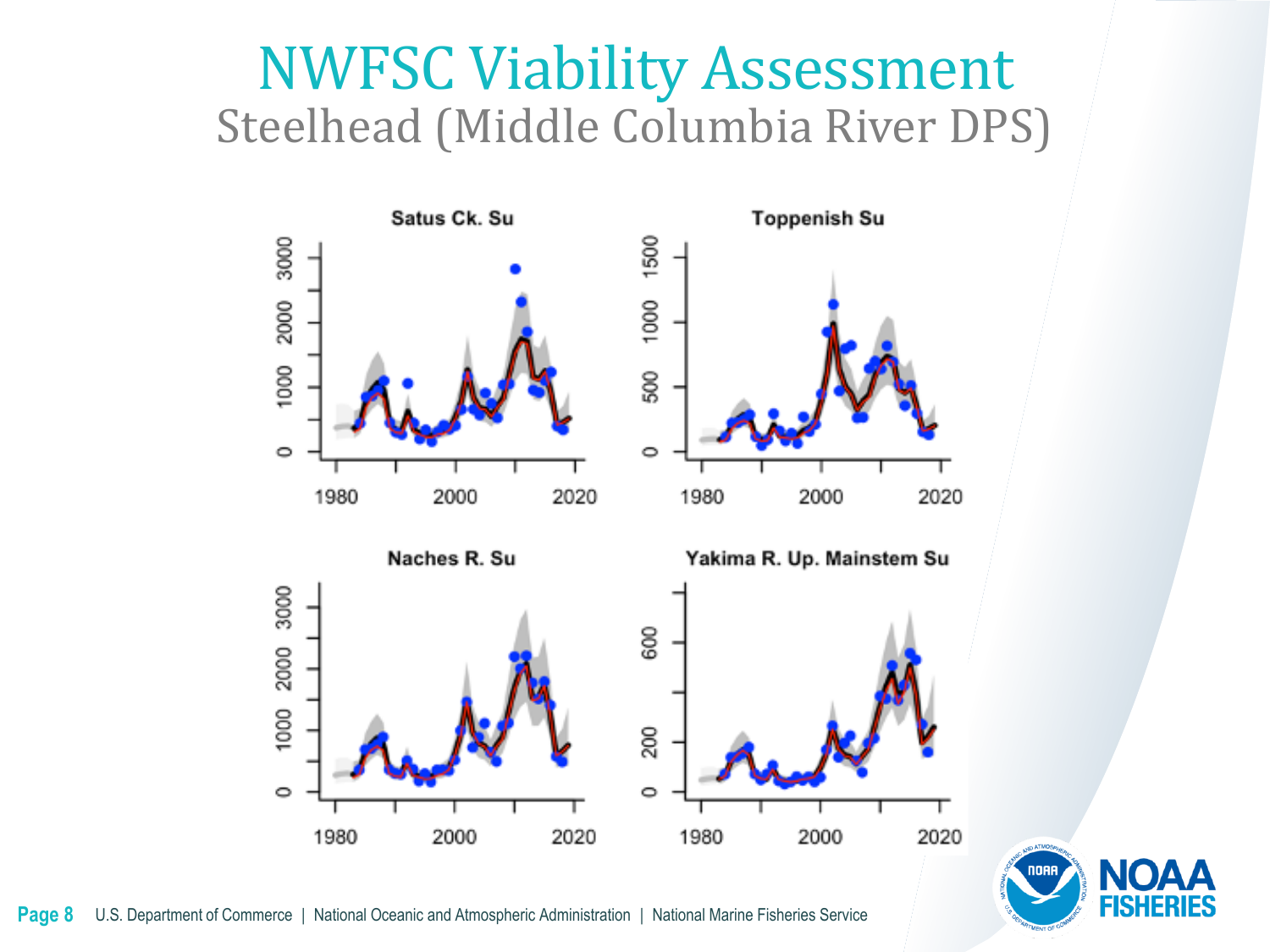#### NWFSC Viability Assessment

#### 5-year geometric mean of raw natural spawner counts in the Yakima River MPG

| Population                  | 1990-94 | 1995–99 | $2000 - 04$ | $2005 - 09$ | $2010 - 14$ | $2015 - 19$ | <b>% Change</b> |
|-----------------------------|---------|---------|-------------|-------------|-------------|-------------|-----------------|
| Satus Creek                 | 339     | 266     | 641         | 806         | 1,575       | 650         | $-59$           |
| Toppenish Creek             | 102     | 135     | 695         | 467         | 570         | 232         | $-59$           |
| Naches River                | 281     | 260     | 854         | 823         | 1,879       | 913         | $-51$           |
| Yakima River Upper Mainstem | 54      | 49      | 145         | 155         | 389         | 329         | $-15$           |

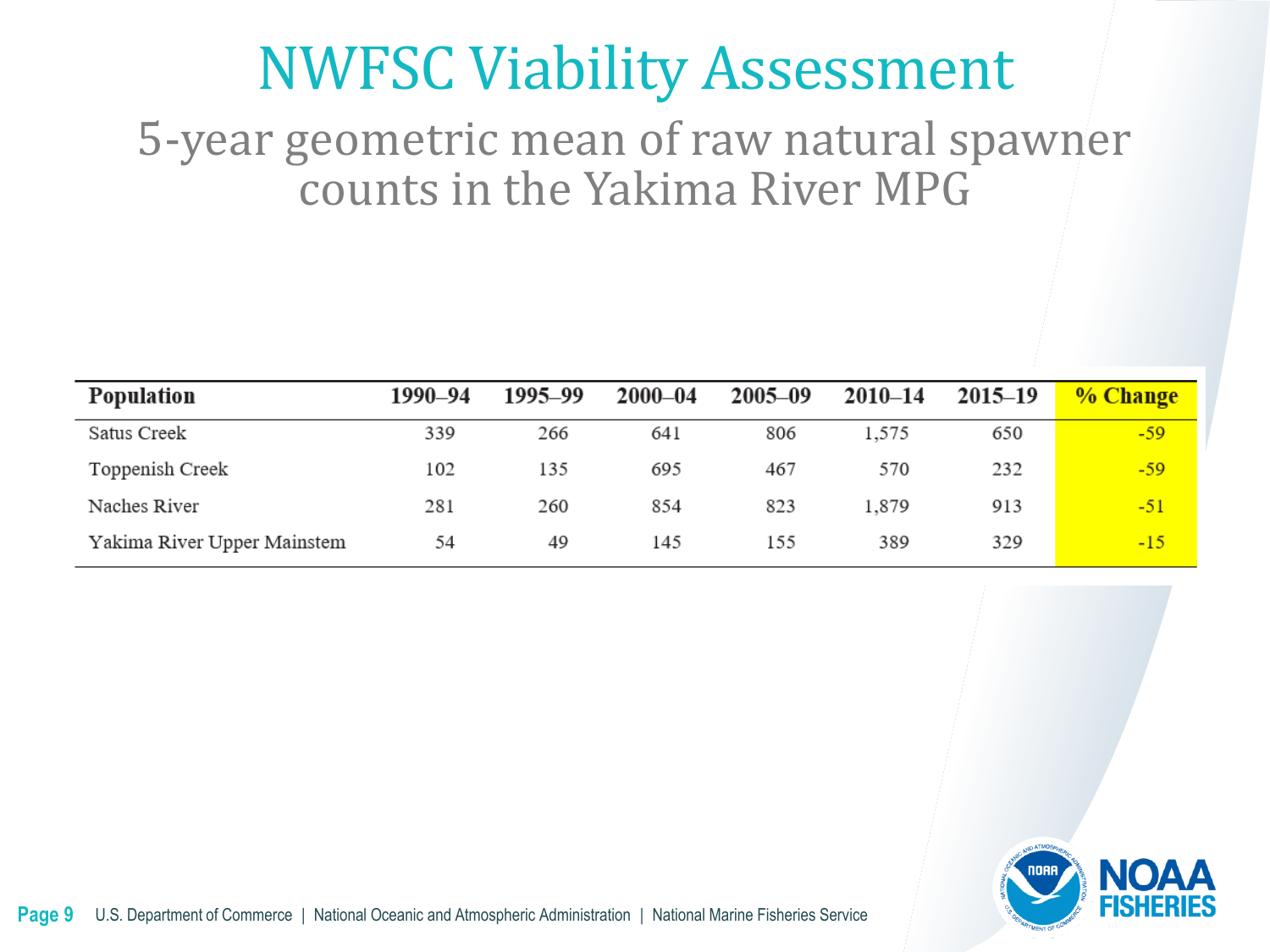# Fish Passage and Screening



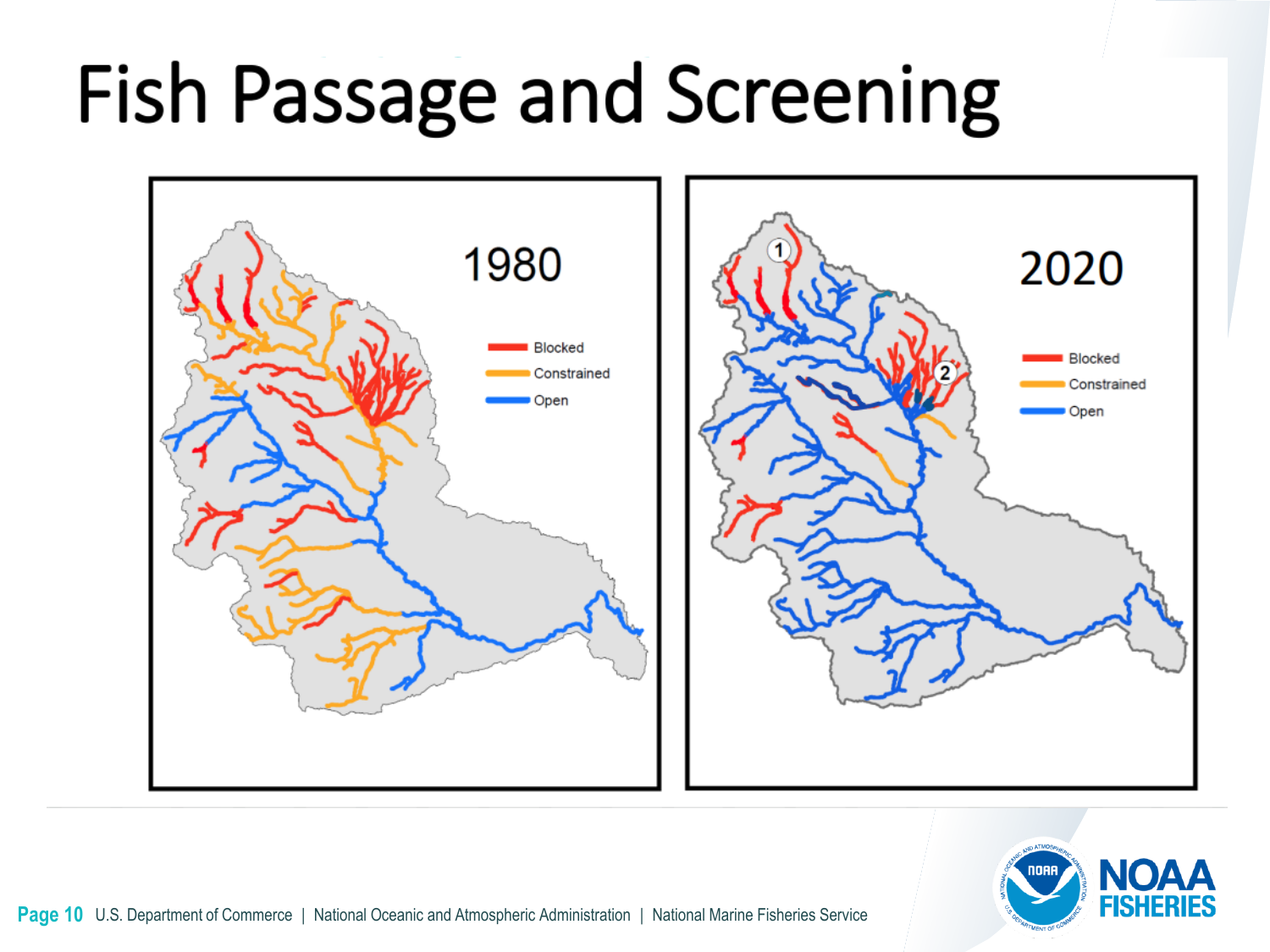## Middle Columbia River Steelhead

-Out of 17 populations, 4 are at the highest risk level.

-Upper Yakima population is at highest risk level.

-Yakima Basin is catching up to other basins

-Bottom line: progress, but still a ways to go.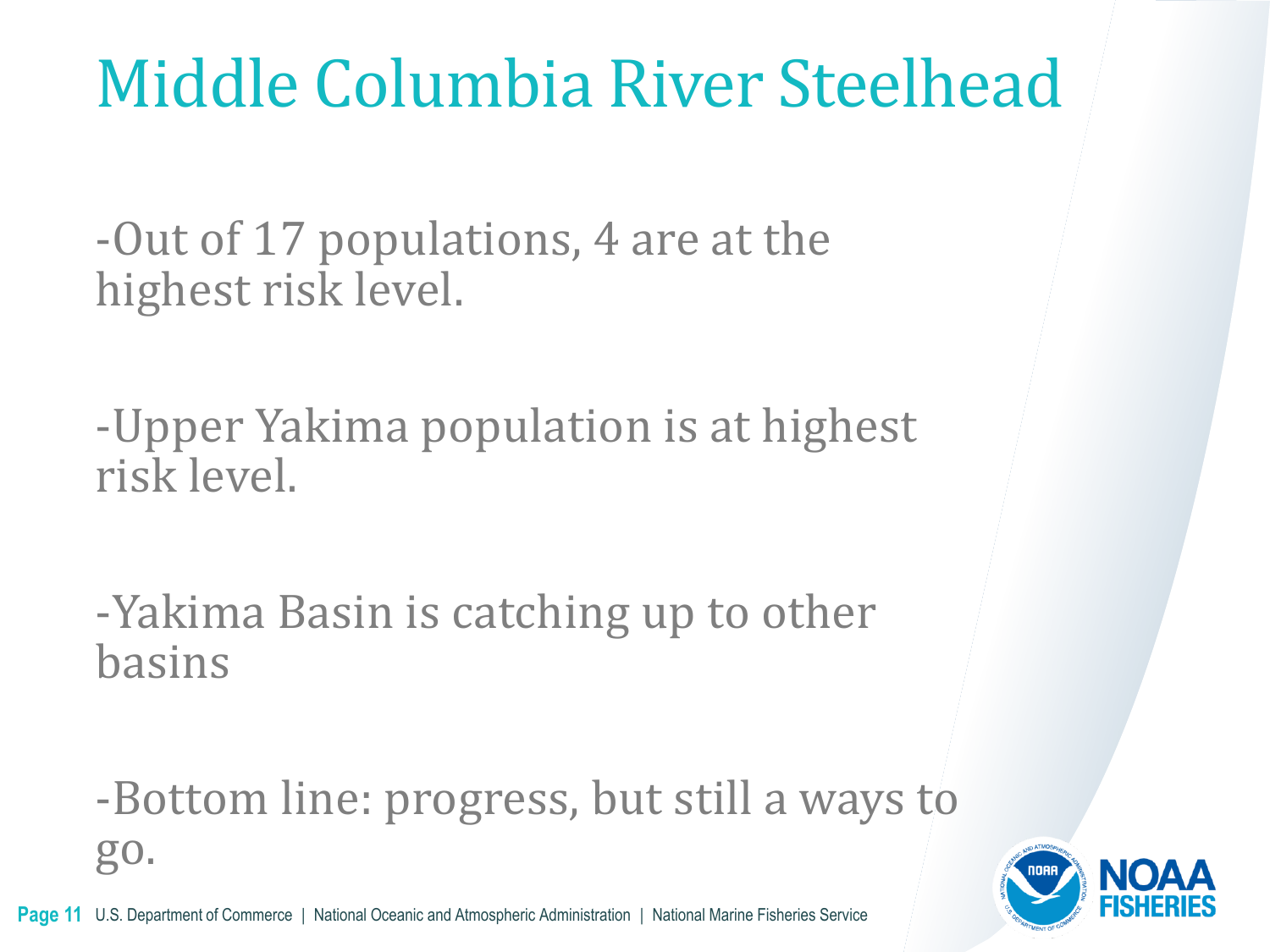#### Fish Passage Counts Prosser Dam



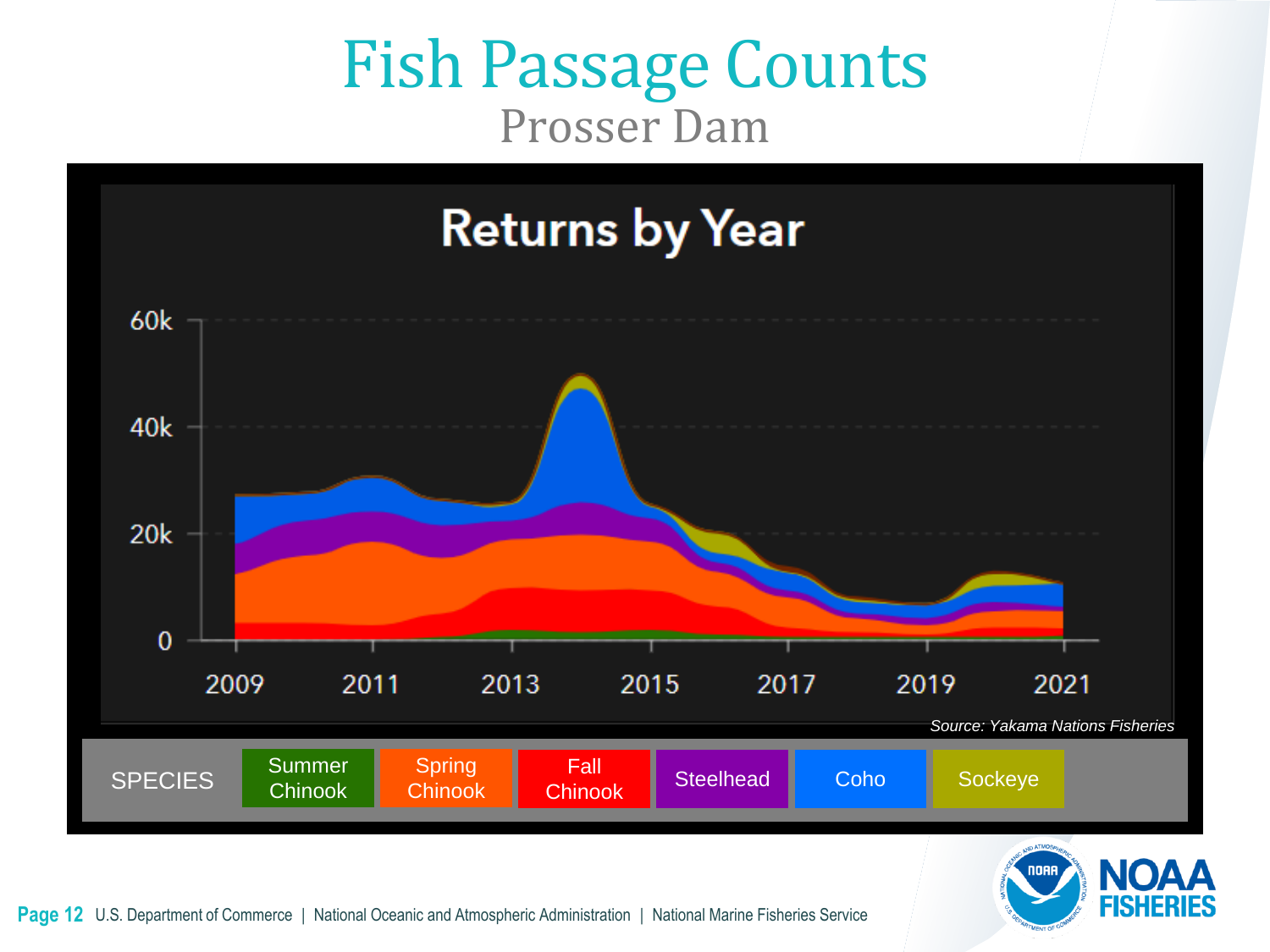|                | Major Progress                                              | Lots of Work<br><b>Needed</b>                       |
|----------------|-------------------------------------------------------------|-----------------------------------------------------|
| Columbia/Ocean | Dam passage<br><b>Flows</b><br>Predation<br>Reduced Harvest | Estuary Habitat<br>Temperature<br>Predation         |
| Yakima River   | Passage<br><b>Flow</b>                                      | Passage<br><b>Flow</b><br>Temperature<br>Predation? |

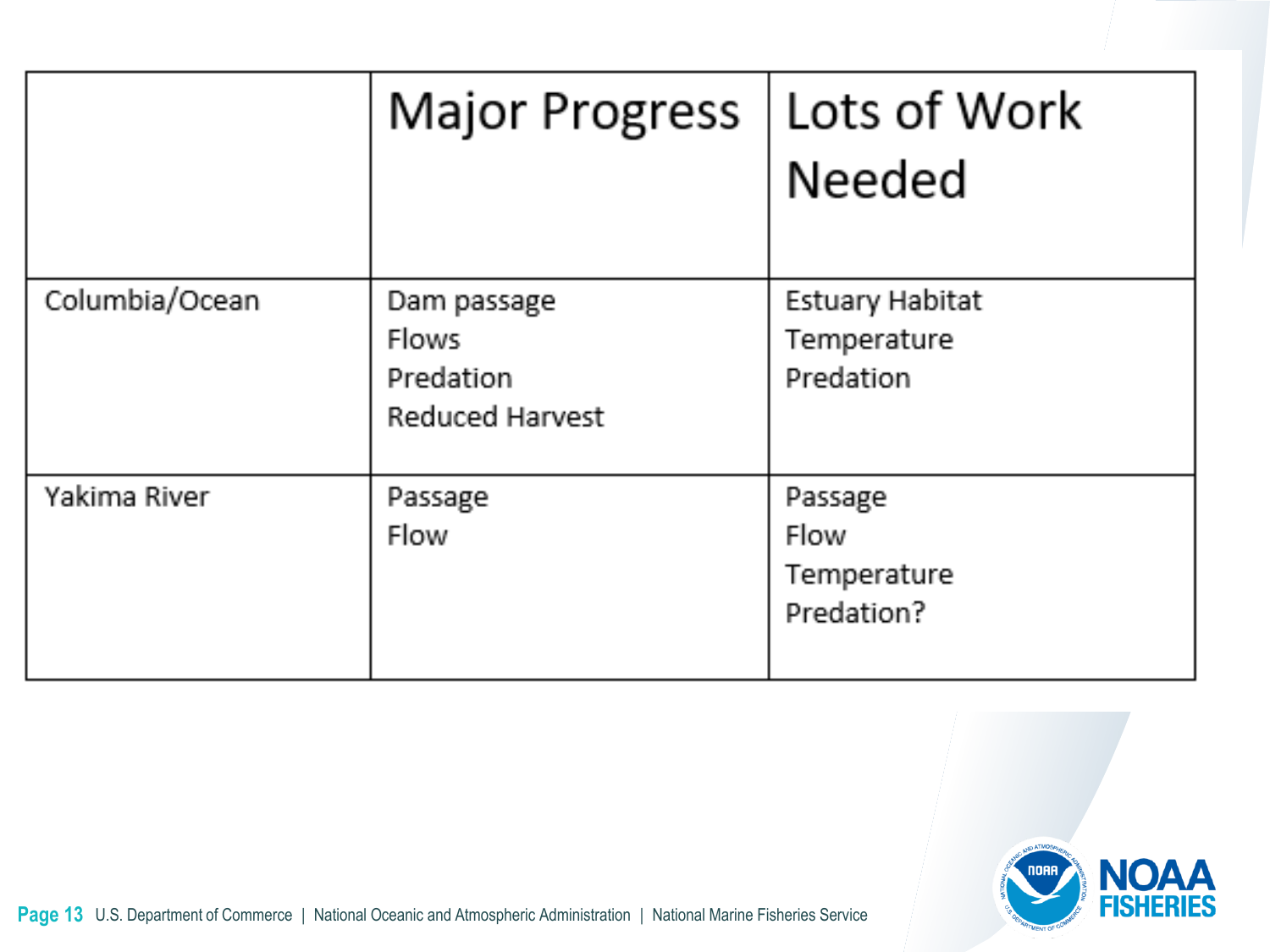#### Kittitas County

| 再<br>Major Progress | Lots of Work Needed           |
|---------------------|-------------------------------|
| Passage             | Passage                       |
| <b>Flows</b>        | <b>Flows</b>                  |
| Sediment            | Sediment                      |
|                     | Temperature (shade)           |
|                     | <b>Floodplain Restoration</b> |

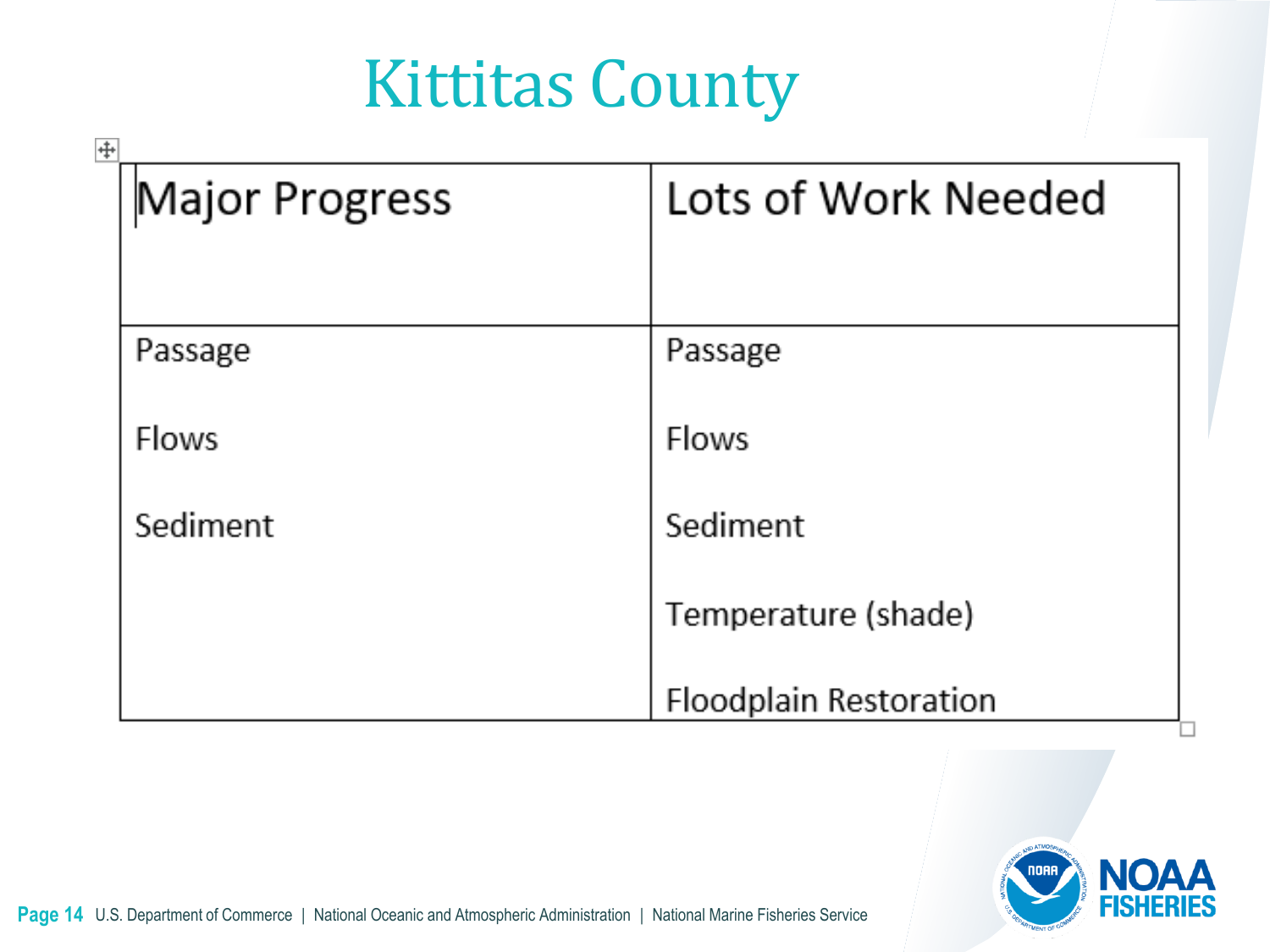# Questions?